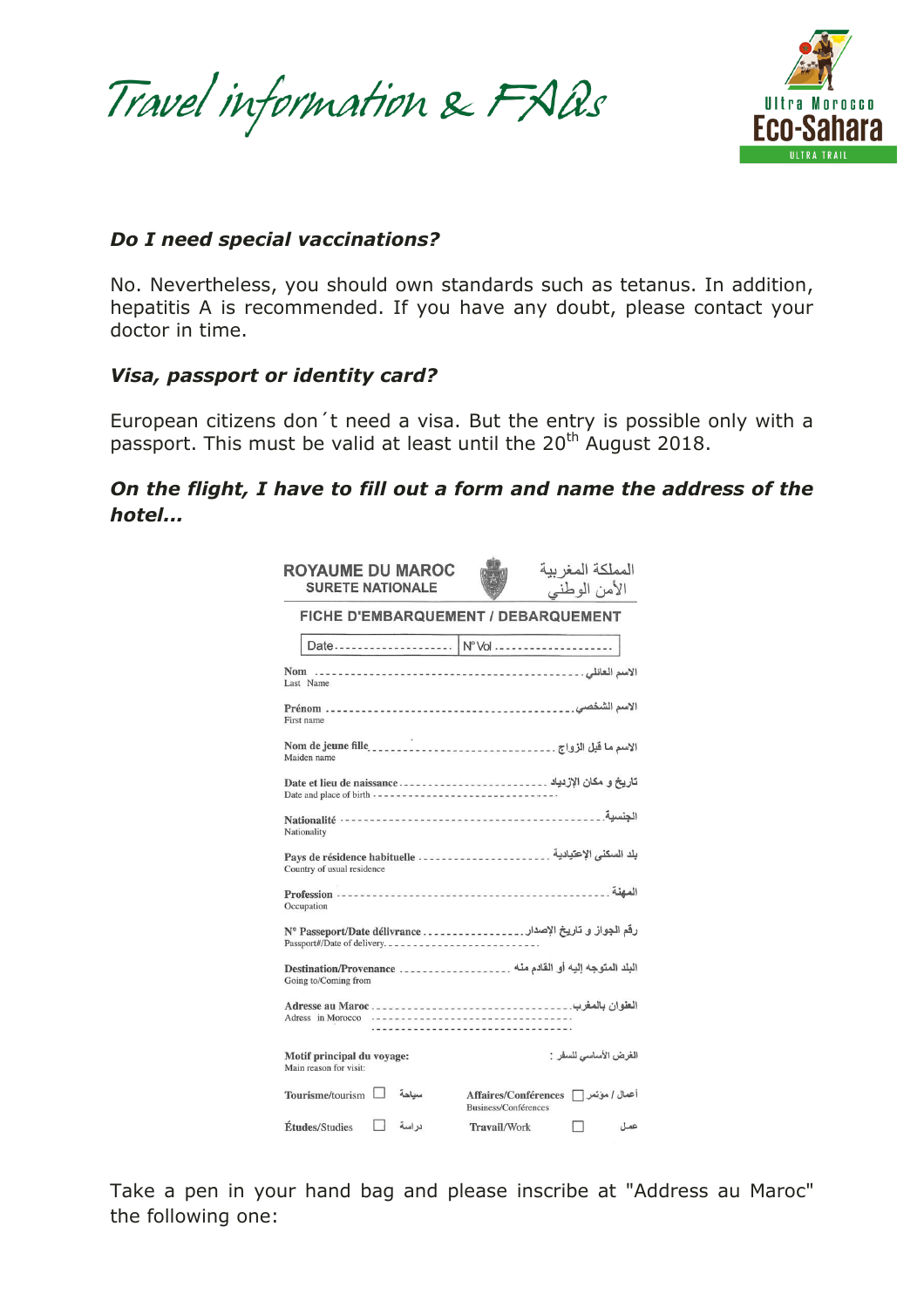

Bivouac Camp Ahansal, Bouzagar – Comune Tarnata; 47900 Zagora, MOR

### *I arrive and a nice man takes my luggage on a trolley...*

If you use this service, you have to pay for it!

### *Where and how much money do I change best?*

About 100 euros should be sufficient for snacks, souvenirs (tea, spices, leather goods, ceramics and lamps), postcards including a reserve. Please do so at the airport, where you will arrive in Morocco.

If Sim cards for free of Orange, One etc. with credit and a validity of three days are offered, snap at it immediately.

#### *Where do we meet us?*

We pick you up at the airport in Zagora on Thursday and shuttle you directly to Bivouac Ahansal (☞ [Map\)](https://www.google.de/maps/place/Bivouac+Ahansal+Zagora/@30.2261429,-6.3606109,10z/data=!4m12!1m6!3m5!1s0xdbc36ea5f522357:0x8da6ae0c52ef2678!2sBIVOUAC+AHANSAL+ZAGORA!8m2!3d30.3458998!4d-5.8406586!3m4!1s0x0:0x66cf067558a86769!8m2!3d30.2166518!4d-6.).

### *How long does the transfer take?*

From Marrakech (meeting point is the 4 star [Hôtel Tichka Salam,](http://www.hotel-marrakech-tichka.com/) Semlalia BP 894, Route de Casablanca, Marrakech ☞ [Map,](https://www.google.de/maps/place/H%C3%B4tel+Tichka+Salam/@31.6263141,-8.0287729,14z/data=!4m5!3m4!1s0x0:0x1ee047019034adb4!8m2!3d31.6468118!4d-8.018087) departure 8.00 am) you are for the 388 km the whole, from Quartzazate (meeting point is the [Hôtel Le Tichka Ouarzazate](http://www.letichkaouarzazate.com/le-tichka-ouarzazate-ouarzazate-ou-sommes-nous), Avenue Mohammed V, Ouarzazate 40000 ☞ [Map,](https://www.google.de/maps/place/Le+Tichka+Ouarzazate/@30.9260967,-6.9150245,15z/data=!4m8!1m2!2m1!1sOuarzazate+Le+Riad+%26+Tichka+Salam!3m4!1s0x0:0xc53112cc70de763e!8m2!3d30.9185786!4d-6.9035245) departure 1.30 pm) for 194 km half the day and from Zagora airport for the 30 km 45 minutes on the road.

In the end, it's up to you to decide whether you want to walk the last three kilometers through the desert and over small dunes to the Bivouac or prefer to ride with the jeeps and luggage.

### *Please, tell me more about the standard of the Bivouac.*

There are closed high comfortable tents lined with mats, in which there are beds, very good mattresses, pillows, blankets and bed linen. For sleeping, you do not even need your own sleeping bag with a comfort zone up to  $+5$  ° C.

Electricity comes with 220 V voltage environmentally friendly from the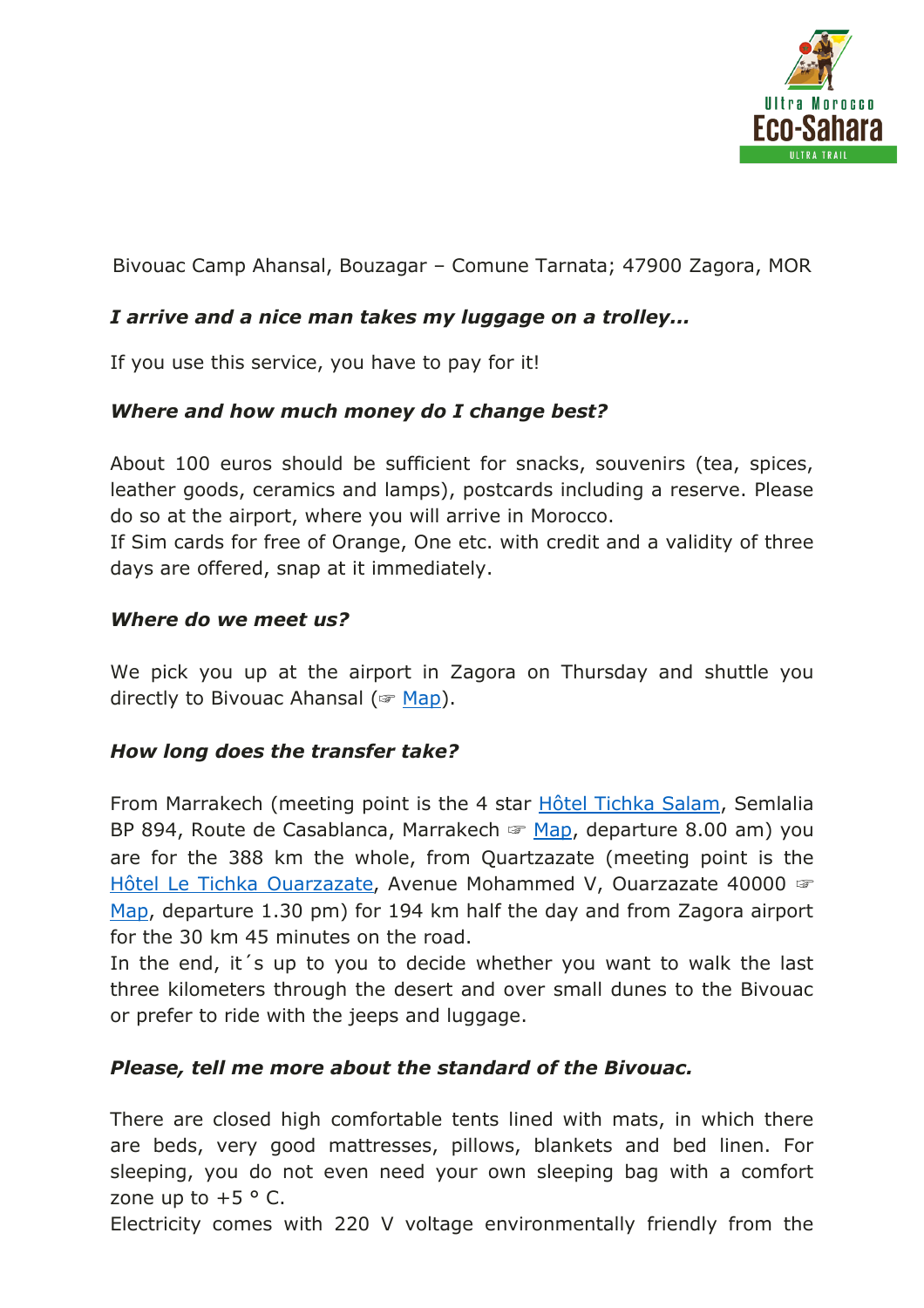

solar system (usually it takes in Morocco no adapter because it sockets of type  $C$  – with GER & AUT compatible – and E).

Since we are in the desert, however, the Internet connection is not comparable to the speed in big cities and the telephone calls (calls within the country, from and to the EU 0.99  $\epsilon$  / min) is difficult due to the coverage of the network.

In the center the large common tent is placed where we eat together and the briefings take place. A little off, you find the bricked showers and toilets.

# *How hot / cold it is?*

Daytime pleasant 21 to 37, night 6 to 12  $\degree$  C. More  $\degree$  actual [information](https://www.meteoblue.com/de/wetter/vorhersage/woche/zagora_marokko_2526452)

### *What do we do on Friday*

First of course, we have breakfast from 8.30 until 9.30 clock. At 10.00 am we are committed to the environment and each participant plants a palm tree. Another highlight of the day and especially valuable for this and other races in the desert such as the Marathon des Sables will take place at 11.30 am: We run with Mohamad Ahansal and get insider tips for running on sand and dunes. Afterwards, lunch is served and the briefing followed by dinner at 5.00 pm.

### *Why do I need a medical certificate?* (attached)

Because it is prescribed by the organization. Please bring it with printed and filled – also the attached the declaration of liability – and note that it must have been issued no more than 30 days before the start of the race, so after the 17th January 2018.

### *Can I switch the race on site?*

Yes, before the race, a change is still possible, after the start it isn´t.

### *What is the nature of the track?*

It has everything you could wish for a trail: sand, dunes as far the eye can see, gravel, hills, oasis, single trails and all this in a wonderful landscape.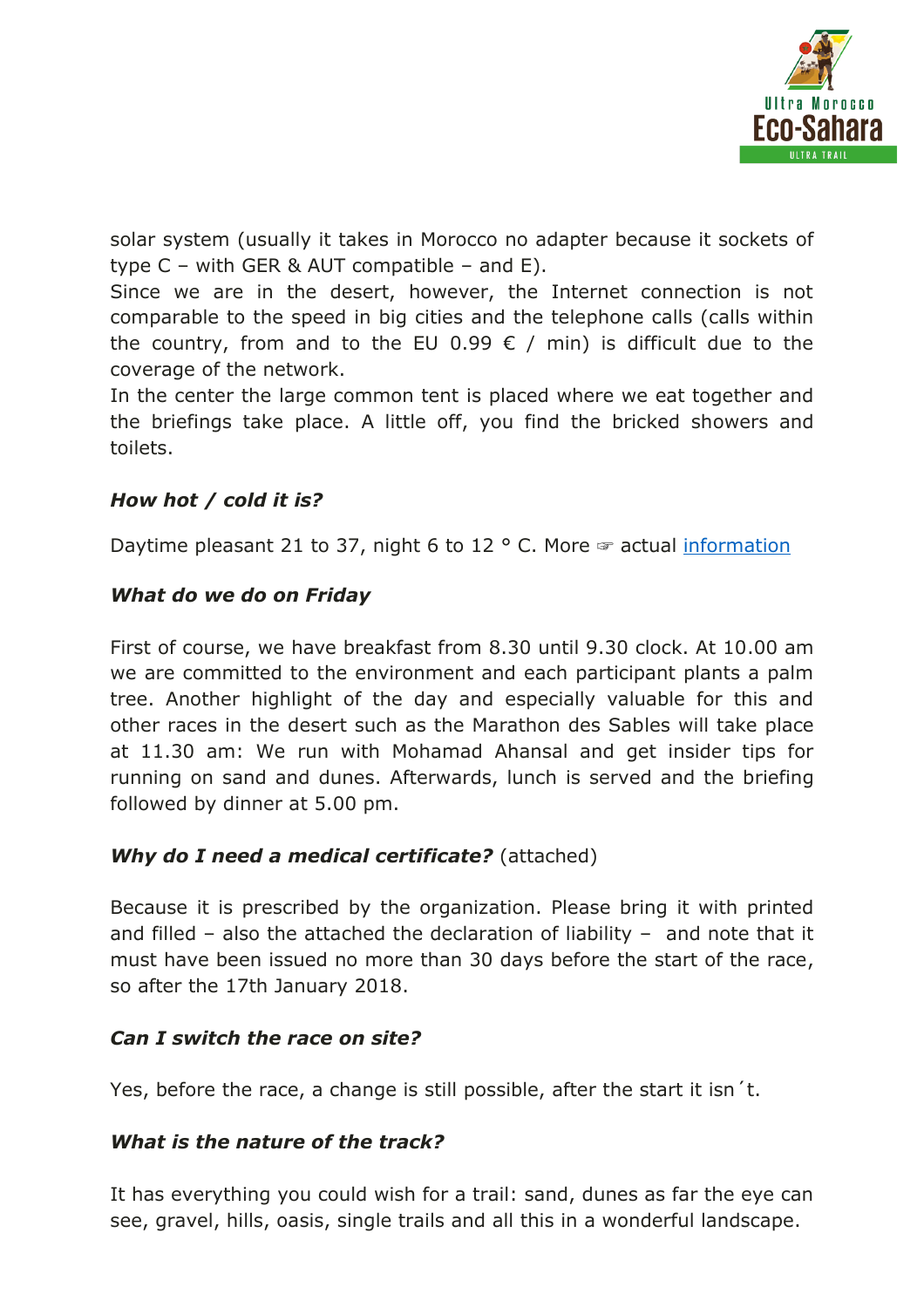

## *Is the path marked?*

Yes, with signal spray and stripes. Nevertheless, take definitely a compass (mandatory equipment!) and a navigation system (mandatory equipment!) with the GPX data with you. The data receives each participant in advance. A navigation by your mobile phone isn´t possible.

## *What should I do during the race with my luggage?*

It remains in your tent, but please put valuables and your passport in your running backpack.

## *Why do I need the mandatory equipment??*

Why take an unnecessary risk? In an emergency, it is important that every athlete can immediately help others as well as himself.

Furthermore, each participant should go with functional clothing that protects against the sun, sand storms and cold on the route. The following items are compulsory equipment and have proved in the first editions:

- trail running shoes
- gaiters
- running backpack
- compass
- GPS navigation device or clock with GPS function
- whistle
- sleeping bag
- aluminium coated emergency blanket
- subsistence like gels, bars or similar, plus a campsite with a total of at least all in all 4,000 kcal
- lamp and red rear light plus for both replacement batteries
- fully charged mobile phone depose an emergency call
- poison vacuum pump
- personal Emergency Kit
- windbreaker
- pocket knife
- bib number visible placed
- drinking vessel because there are no cups or anything else available for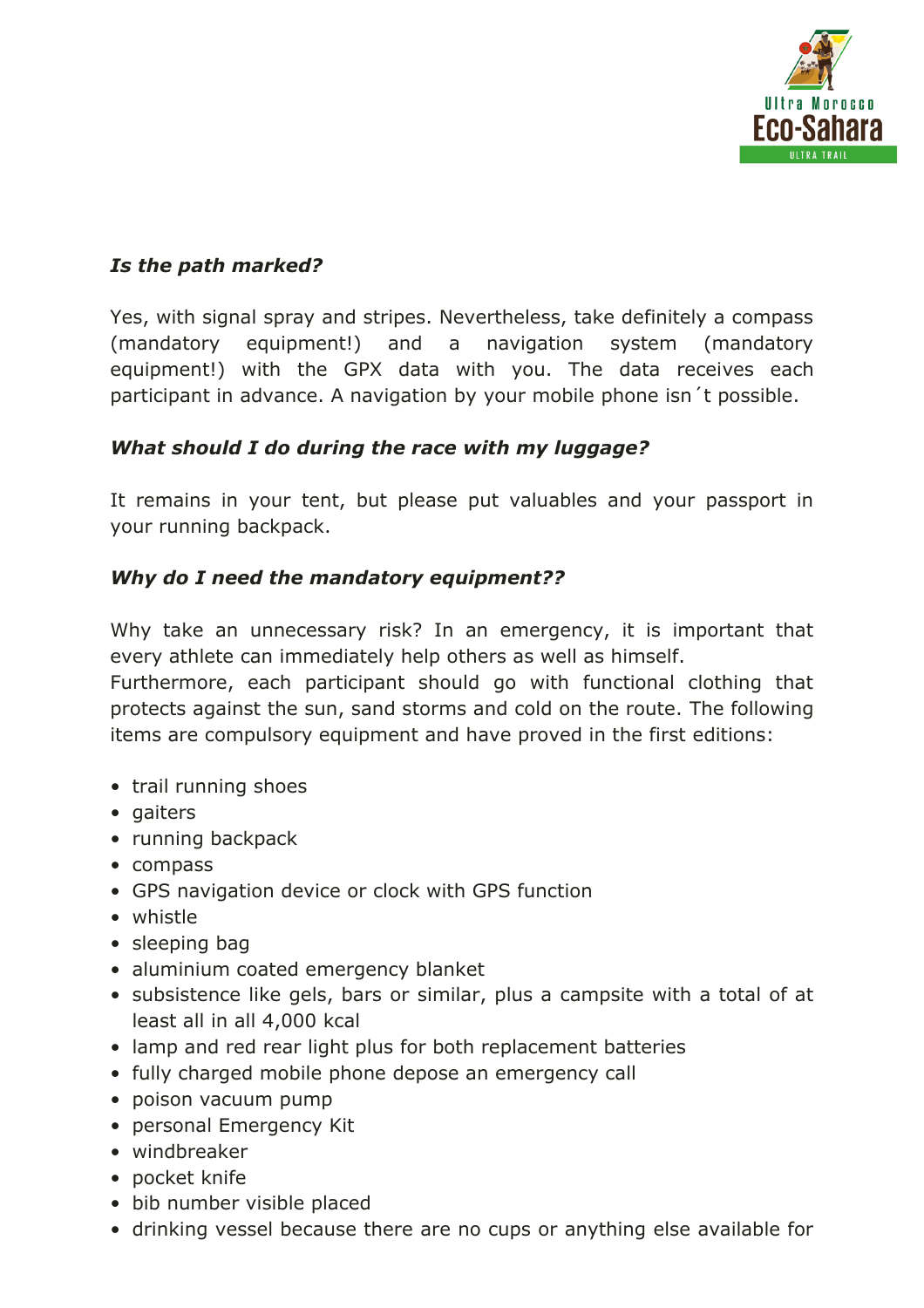

reasons of environmental protection

• 2, better still 3l water to fill at each checkpoint

Furthermore, the following items are recommended:

- cap with neck protection
- sunglasses that closes completely around the eyes
- sun cream with SPF 50 for skin and lips
- spare battery

# *Does everybody carry this equipment?*

Yes, without exception and regardless of which race you're running!

# *Where can I get water?*

In the race, there are 7 checkpoints with (only) water:

| $\bullet$ KM | 0           | 0  | Start        | <b>Bivouac Ahansal</b>               |
|--------------|-------------|----|--------------|--------------------------------------|
| $\bullet$ KM | $2^{\circ}$ | 2  | <b>Dunes</b> |                                      |
| $\bullet$ KM | 13          | 13 | Water 1      | School                               |
| $\bullet$ KM | 23          | 23 | Pass         | Tizi N'Lagtara                       |
| $\bullet$ KM | 29          | 29 | Water 2      | Lamaiwj Piste                        |
| $\bullet$ KM | 30          | 30 | Pass         | Tizi Laiwj                           |
| $\bullet$ KM | 35          | 35 |              | Oase Achgig                          |
| $\bullet$ KM | 41          | 41 | Water 3      | Piste Foum Zquide                    |
| $\bullet$ KM | 49          | 49 | Water 4      | Bivouac Abdelkhalek-Aabidliya        |
| $\bullet$ KM | 51          | 51 | Checkpoint   | Erg Laâbidlia                        |
| $\bullet$ KM | 57          | 57 | Water 5      | Bivouac Checkpoint 57 K (night over) |
| $\bullet$ KM | 58          | 3  | Dunes        |                                      |
| $\bullet$ KM | 69          | 14 | Water $6/1$  | Platex Oued Lamhasser                |
| $\bullet$ KM | 86          | 31 | Water $7/2$  | Oasis Diabi                          |
| $\bullet$ KM | 97          | 42 | Pass         | Tizi Oum Laacher                     |
| $\bullet$ KM | 98          | 43 | Water $8/3$  |                                      |
| $\bullet$ KM | 106         | 51 | Dunes        | To the finish                        |
| $\bullet$ KM | 108         | 53 | Finish       | <b>Bivouac Ahansal</b>               |

Please note a running backpack with hydration plus cups or bottles are required. If you are invited to a tea at Nomads, they are looking forward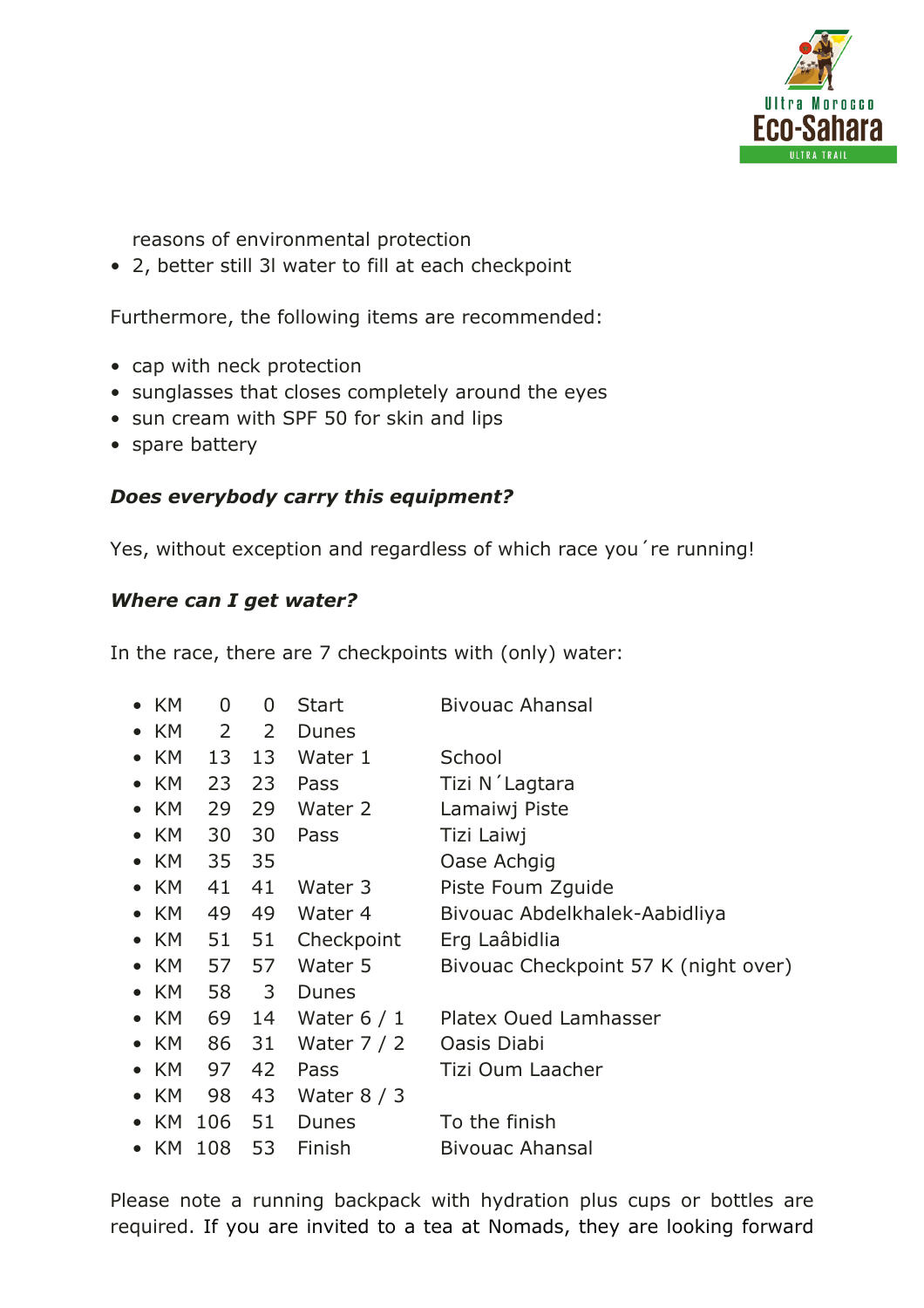

to an Euro ;-)

### *Where can I get first aid and medical care?*

If you have any problems, please contact the checkpoints immediately. If you have to be rescued from here or from the course, then take out insurance for these costs in advance so that you do not have to pay them yourself.

### *Whom I call in an emergency?*

Please save the following two phone numbers in your favorites and turn to Mohamad Ahansal immediately, even if you should have unexpectedly lost the course:

> +212 661 578 615 +212 649 899 715

# *Out of Race...*

If you can´t continue the race, you have to give your bib number at the respective checkpoint and you will be transported back to the Bivouac Ahansal for a fee of 100,- Euro.

In addition, the race organization has the right at any time to take an athlete out of the race in case of serious health condition, despite the passage times. This also applies if an athlete needs an infusion.

### *Time table and time lines.*

| • Bivouac Ahansal: 7.00 am           |         | Start for everybody (except 53 K)       |
|--------------------------------------|---------|-----------------------------------------|
| • Checkpoint 57 K: $6.00 \text{ pm}$ |         | Time line for UTMES 110 K participants  |
|                                      |         | After a going on is strictly forbidden! |
|                                      | 7.00 am | Start for everybody                     |
| • Bivouac Ahansal: 5.00 pm           |         | Finish for everybody                    |

Important: At each checkpoint, you must register as a participant with your bib number. Especially at Checkpoint 57 K, you have to specify as UTMES 110 K nonstop participants, whether you stay the night over here or continue.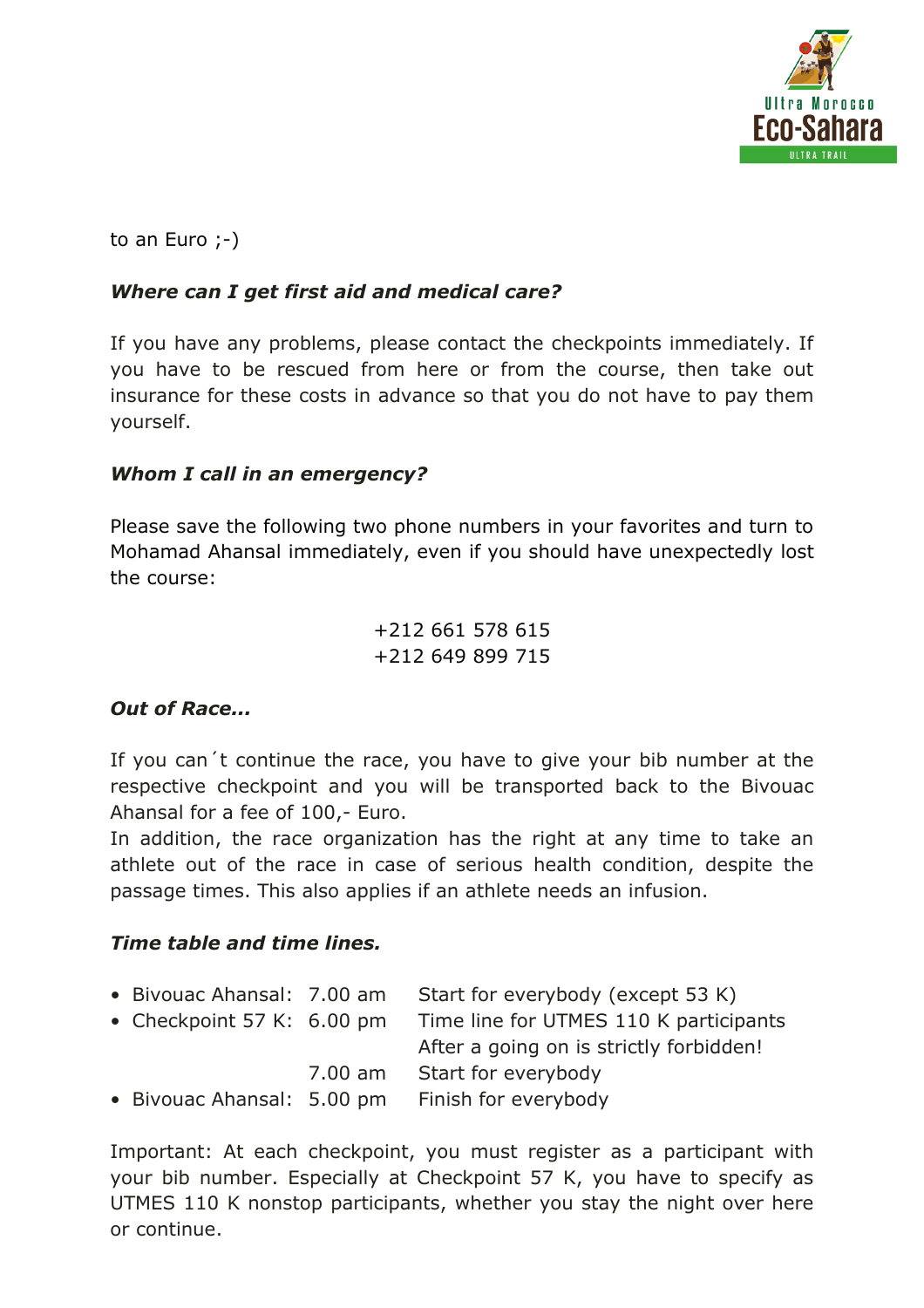

# *How do the transfers work for the 57 and 53 K participants and the accompanying persons?*

You will travel by jeeps to checkpoint 57 K, stay here and drive back to Bivouac the next morning. Since it is a long transfer through the desert, it costs for everybody 100,- Euro.

Please only take your own personal belongings, as all participants are in an autonomous race. Should an external support be given, the participant will be immediately disqualified.

## *Disqualification!*

The following misbehaviour will be punished with immediate disqualification:

- unsportsmanlike behaviour
- cutting the marked route
- leaving the marked route without leaving of a personal item
- throwing away waste in the race as well as on the entire trip
- doping and any help from the outside and by third parties
- disregarding the instructions of the organizing team
- missing mandatory equipment
- changing, absence or incorrect fixing of the starting number

# *Which rankings are there?*

For all races an

- individual ranking (m/f)
- team ranking (at least 3 athletes)
- team 57 plus 53 K with change at Checkpoint 57 K

# *What are the gifts and prices?*

All participants receive a Berber shawl on arrival and Mohamad shows us how to do it properly and what great functions it offers. In addition, all finisher will receive a beautiful UTMES medal and the first three places of the individual scores will be honored with trophies.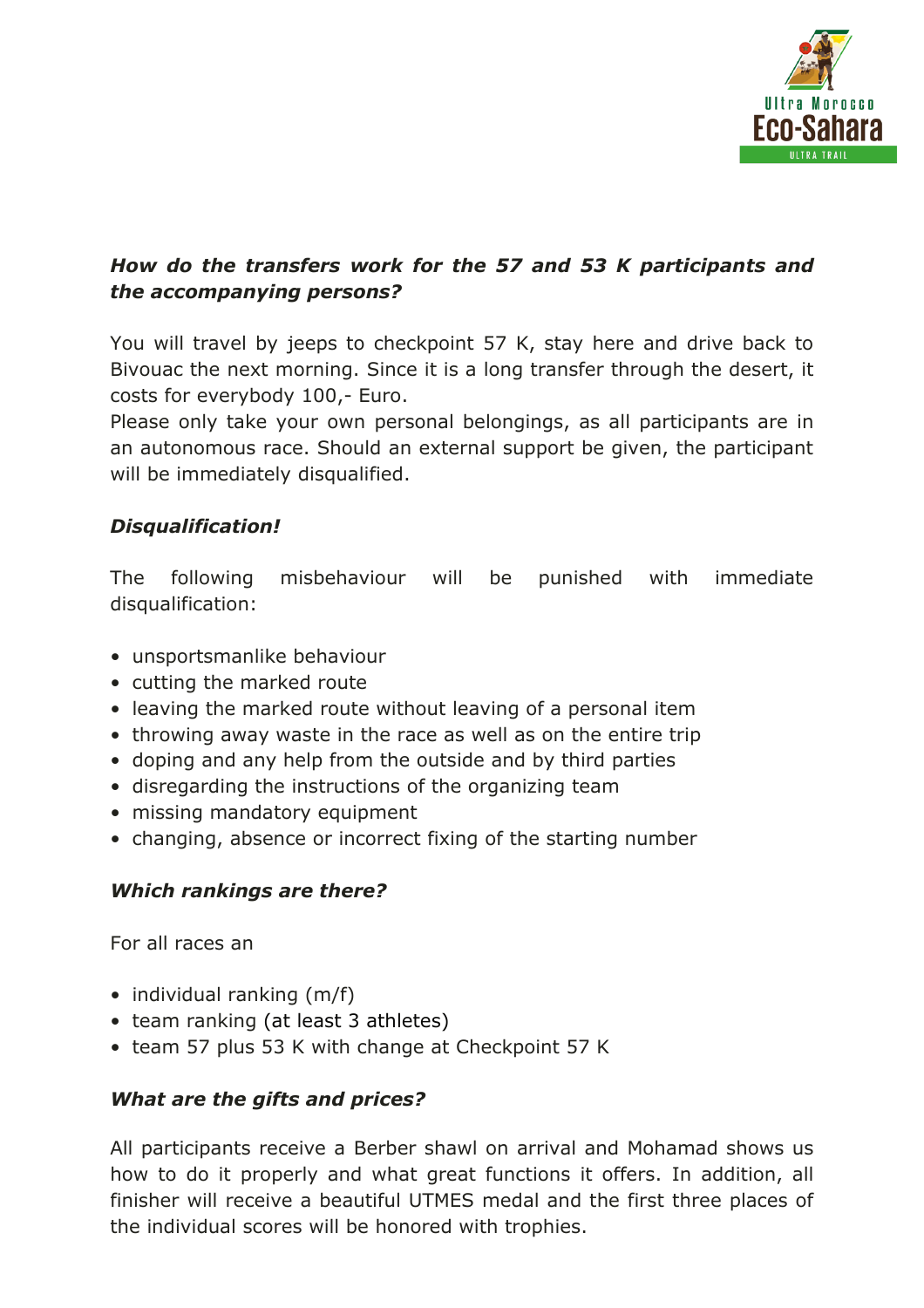

# *Where do I transfer my participation fee?*

Please to the following account of Mohamad within 14 days of your registration:

| Empfänger* Recipient                          | <b>Ahansal Events Travel</b>                                        |                                     |
|-----------------------------------------------|---------------------------------------------------------------------|-------------------------------------|
| (inkl. Strasse, Ort                           | Nibelungenstraße 5                                                  |                                     |
| und Land)                                     | 94113 Tiefenbach                                                    |                                     |
|                                               | Germany                                                             |                                     |
| <b>IBAN oder Konto-Nr. des</b><br>Empfängers* | DE80 7405 0000 0030 6445 12                                         |                                     |
| SWIFT-Code (BIC)*                             | <b>BYLADEM1PAS</b>                                                  | Sparkasse Passau<br>Nikolaistraße 1 |
| Institut                                      | wird automatisch für Sie eingefügt                                  | 94032 Passau                        |
| Währung*                                      | EUR - Euro<br>÷                                                     | Deutschland                         |
| Betrag*                                       |                                                                     |                                     |
| Ausführungsdatum                              | sofort                                                              |                                     |
| Entgeltregelung*                              | Alle Preise z.L. des Auftraggebers (OUR)<br>$\cdot$                 | Fee by athlete                      |
| Ausführungsart                                | Standard (SWIFT)                                                    |                                     |
|                                               | Personalausweis/<br>?<br><b>Reisepass-Nummer</b><br>Passport number |                                     |
| Verwendungszweck<br>Reason for transfer       | <b>UTMES 2018</b>                                                   |                                     |
| Your                                          | First & last name                                                   |                                     |

# *My question was not answered here :-(*

If this is the case, please write us an email.

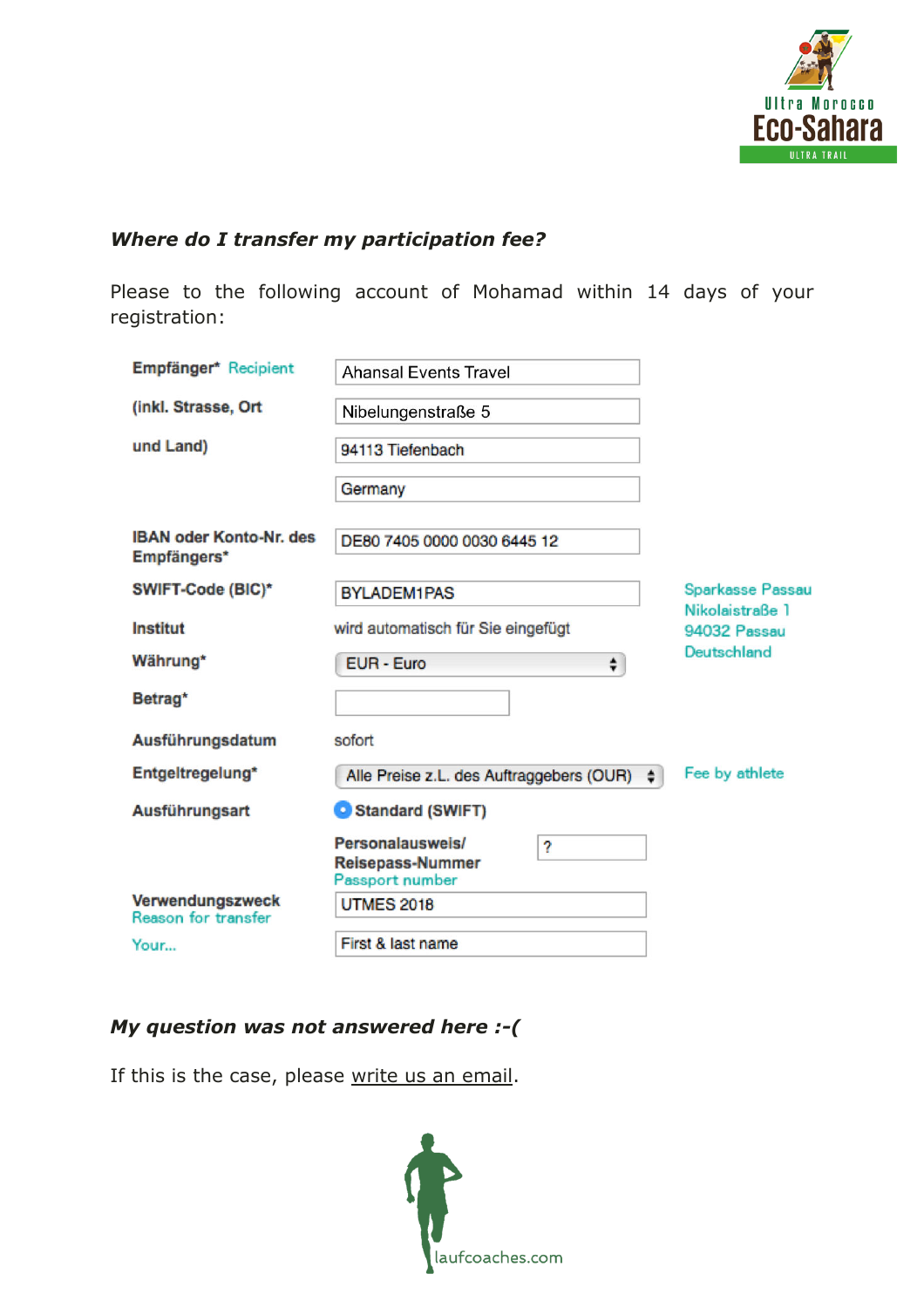| ULTRA TRAIL<br>I, the undersigned, Dr<br><b>Address</b><br>certify that: Mr, Mrs, Miss<br>born<br>whose blood group is<br>has a normal clinical examination results,<br>a weight of | <b>COMPULSORY</b>                                                                                                                                                                                                         |
|-------------------------------------------------------------------------------------------------------------------------------------------------------------------------------------|---------------------------------------------------------------------------------------------------------------------------------------------------------------------------------------------------------------------------|
|                                                                                                                                                                                     |                                                                                                                                                                                                                           |
|                                                                                                                                                                                     |                                                                                                                                                                                                                           |
|                                                                                                                                                                                     |                                                                                                                                                                                                                           |
|                                                                                                                                                                                     |                                                                                                                                                                                                                           |
|                                                                                                                                                                                     |                                                                                                                                                                                                                           |
|                                                                                                                                                                                     |                                                                                                                                                                                                                           |
|                                                                                                                                                                                     |                                                                                                                                                                                                                           |
|                                                                                                                                                                                     | kg                                                                                                                                                                                                                        |
| heart rate of                                                                                                                                                                       | per minute.                                                                                                                                                                                                               |
|                                                                                                                                                                                     | There are no medical contraindications to an ultramarathon competition or a<br>long hike about 110 / 57 plus 53/57 km in the heat of the Sahara desert.                                                                   |
| Date                                                                                                                                                                                |                                                                                                                                                                                                                           |
| Signature and stamp                                                                                                                                                                 |                                                                                                                                                                                                                           |
|                                                                                                                                                                                     |                                                                                                                                                                                                                           |
|                                                                                                                                                                                     |                                                                                                                                                                                                                           |
| I, the undersigned, the competitor                                                                                                                                                  |                                                                                                                                                                                                                           |
| (name, first name)                                                                                                                                                                  |                                                                                                                                                                                                                           |
| Allergy                                                                                                                                                                             |                                                                                                                                                                                                                           |
| Medical and surgical history                                                                                                                                                        |                                                                                                                                                                                                                           |
|                                                                                                                                                                                     |                                                                                                                                                                                                                           |
|                                                                                                                                                                                     |                                                                                                                                                                                                                           |
|                                                                                                                                                                                     | Regular or on-going medical treatment (note the name of the active substance: the INN (International Non-proprietary<br>Name) and not the trade name. This is very important medically or in case of anti-doping control. |
|                                                                                                                                                                                     |                                                                                                                                                                                                                           |
|                                                                                                                                                                                     |                                                                                                                                                                                                                           |
| I certify that the above information are correct.<br>Date                                                                                                                           |                                                                                                                                                                                                                           |
| Signature                                                                                                                                                                           |                                                                                                                                                                                                                           |
|                                                                                                                                                                                     |                                                                                                                                                                                                                           |

It has be presented during administrative and technical checks.

**You cannot run without this!**